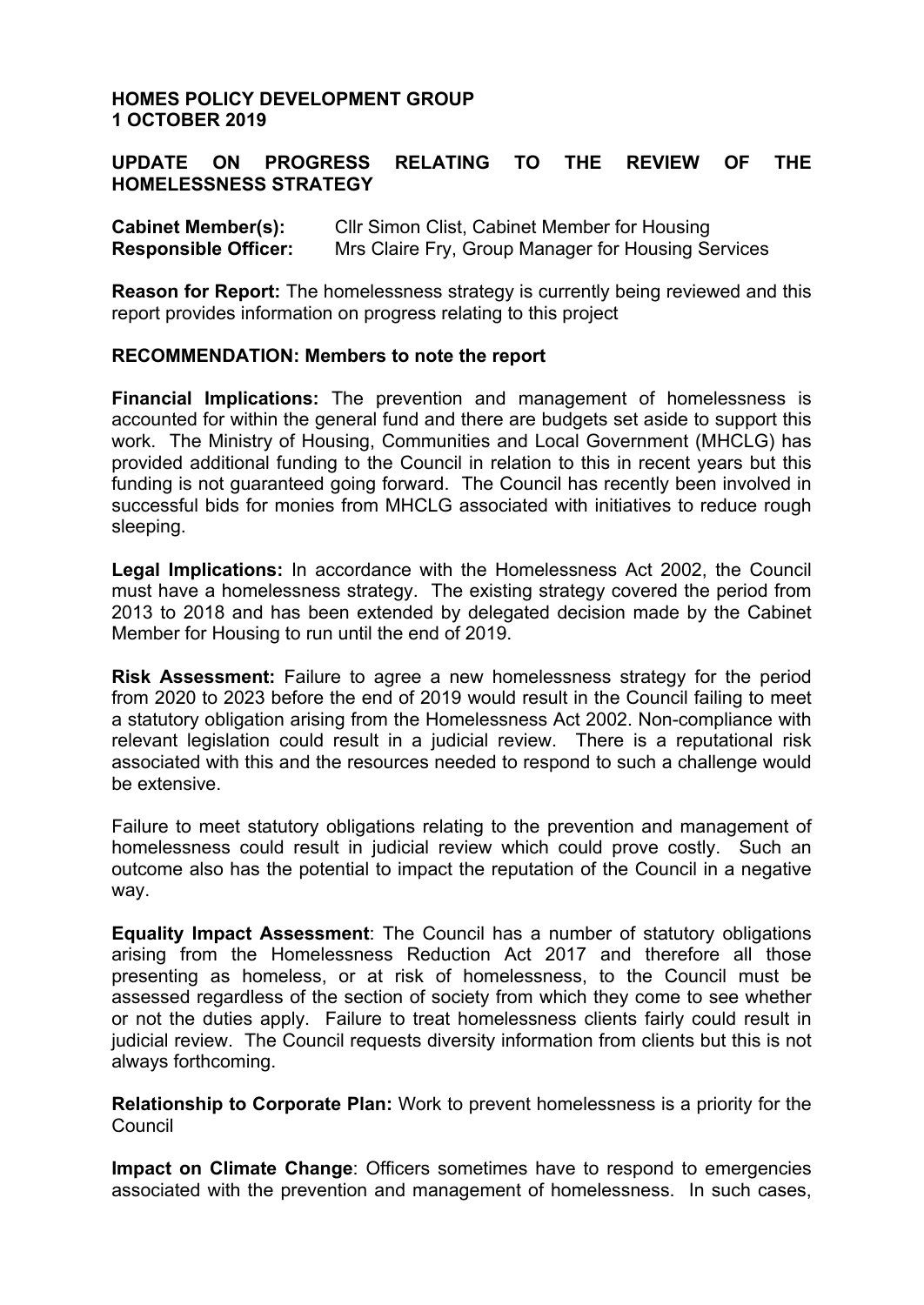safeguarding concerns will take priority in order to minimise risk and it is accepted that the ability to manage such issues effectively may have an environmental impact which would not occur if work can be planned in advance and managed in a more co-ordinated way.

# **1. Introduction/Background**

- 1.1 Following the implementation of the Homelessness Reduction Act 2017 in April 2018, a new homelessness strategy is required. The way in which the Council works has changed and therefore the existing strategy requires a complete review. Resourcing issues have delayed the completion of the new strategy.
- 1.2 Officers advised the Ministry of Housing, Communities and Local Government (MHCLG) earlier this year that the existing homelessness strategy had expired at the end of 2018, and that a new one was in development. The Housing Service was advised that the life of the existing strategy which covered the period 2013 to 2018 should be extended for a short period to allow completion of this work. Therefore a delegated decision relating to this was sought from the Cabinet Member for Housing.
- 1.3 The Cabinet Member for Housing made the delegated decision on 10 July 2019 and the relevant page on the Council's website was updated to explain that the existing strategy has been extended until the end of 2019.
- 1.4 Work to prevent homelessness is a priority for the Council in accordance with the Corporate Plan.
- 1.5 Section 1 of the Homelessness Act 2002 imposes a duty on the Council to carry out a homelessness review and to formulate and publish a homelessness strategy based on the homelessness review. The Council and also Devon County Council, which is responsible for the provision of Social Services in Mid Devon, are required to take into account the homelessness strategy in exercising their functions. In formulating the homelessness strategy, the Council can require Social Services to provide assistance.
- 1.6 Section 2 of the Homelessness Act 2002 provides more information on what should be included in a homelessness review. The Council needs to consider the current and likely future levels of homelessness in the District. In addition, there must be a review of the activities carried out in the authority's area to prevent homelessness; to secure accommodation that is or that will be available in the area for people who are or may become homeless. In addition, the review should take into account the support available for people who are or who may become homeless to prevent this recurring. The resources available to the authority, the social services authority, other public authorities, voluntary organisations and other persons for such activities should also be reviewed.

### **2 Consultation with stakeholders**

2.1 There was a series of meetings with stakeholders and as a result Officers in the housing options team were consulted, as were other colleagues within the Council. A meeting for Councillors was held on 4 March 2019 and external stakeholders were invited to another meeting which took place on 8 March 2019.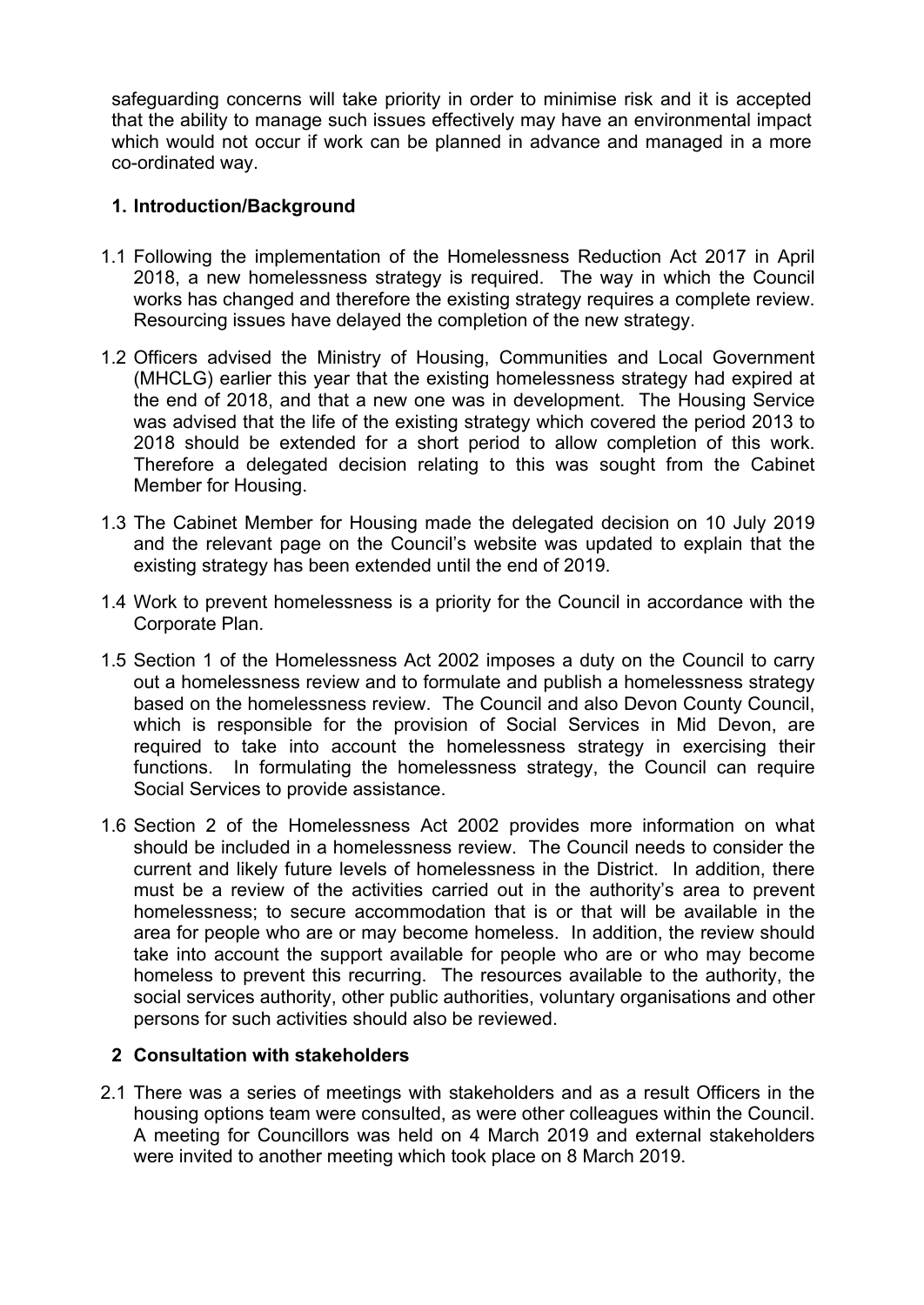- 2.2 At each meeting, Officers discussed the current approach to the prevention and management of homelessness. Participants were asked to think about the following strands of the strategy in more depth:
- 2.2.1Prevention of homelessness including rough sleeping
- 2.2.2Partnership working
- 2.2.3 Reducing the use of temporary accommodation
- 2.2.4Supporting those with complex needs
- 2.3 Participants were also given an opportunity to discuss:
- 2.3.1What the Council does well in relation to this area of work
- 2.3.2What could be done better
- 2.3.3 Challenges
- 2.3.4What additional work could be done
- 2.3.5What work should be prioritised

## **3 Review of relevant evidence**

- 3.1 The data reviewed to date show a number of trends.
- 3.2 The cost of purchasing a home in the District is relatively high. During 2018, the average house price in Mid Devon was £235,000. The median ratio of house prices to local earnings is 8.4, which compares with the average for England, which is 8.0. (LGA, 2019)
- 3.3 Full time earnings in Mid Devon are below the national average. Median full-time earnings in Mid Devon were £27,970 in 2018, compared to £29,869 in England.
- 3.4 It would appear that rents are relatively high in Mid Devon; private rents in the District in the 12 months to September 2018 ranged from £425 per month for a lower quartile one bed to £1,150 for an upper quartile four (or more) bed property. The overall median private rent was £625, which is similar to the England average of £690.
- 3.5 The Council uses the Devon Home Choice (DHC) scheme to assess housing need and in accordance with this, housing applicants are banded according to need with those in Band A having high housing need and those in Band E having no housing need. At the end of 2018/19, there were 875 households deemed to be in housing need in the District, and a further 1,081 registered for rehousing but assessed as having no housing need.
- 3.6 The statistics contained within the end of year report held on the DHC webpages show that there were 310 social homes belonging to the Council and other Registered Providers of social housing available for letting during 2018/19. 125 (40%) of these available homes were let to those in Band B.
- 3.7 The Housing Service uses an electronic system to manage homeless cases and the statistics obtained from reports based on the data held on this system show some interesting trends. The number of people presenting as homeless is increasing with a rise of 70% following the implementation of the Homelessness Reduction Act 2017 at the beginning of April 2018.